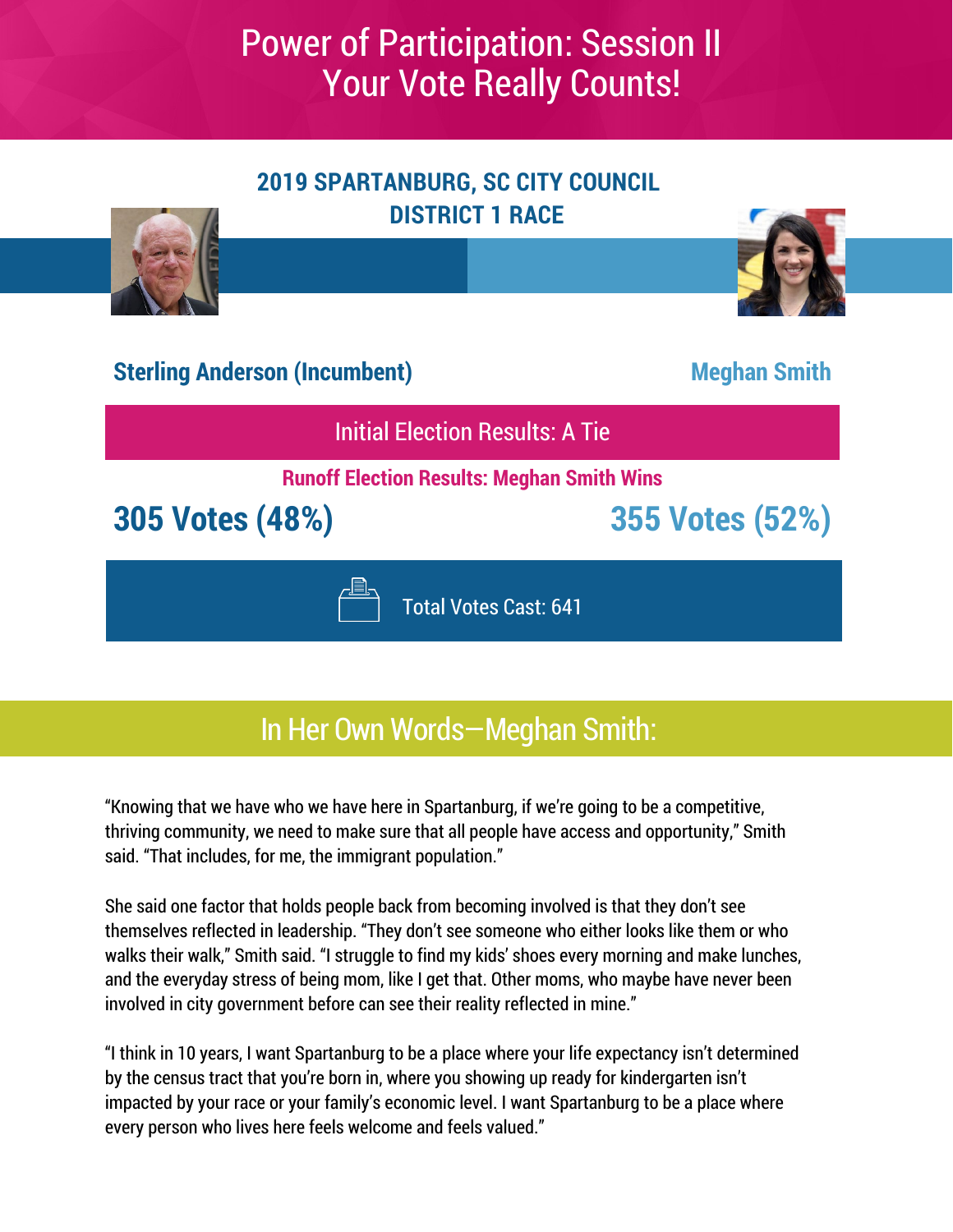#### **2017 6TH CONGRESSIONAL DISTRICT RUNOFF**



### Voter turnout analysis:

- Republican turnout was much higher than expected
- Republican turnout increased more between the  $1<sup>st</sup>$  election and the runoff than Democratic turnout
- Black turnout was lower than expected
- Blacks make up 13% of voters in the district but only 9.3% voted

Republican voters in Georgia's 6th Congressional District unexpectedly showed up in droves. Pollsters say sky-high turnout drove Handel, the GOP nominee, to a nearly 4-point victory.

John Anzalone, Ossoff's pollster said, "This has much more to do with a historic turnout - 260,000 people. 40,000 more than in a midterm. At the end of the day with 260,000 people voting, we just ran out of Democrats and independents."

The Los Angeles Times said Ossoff "scrambled to engage with black voters" in a last minute effort to drive up the black vote. And his campaign used outside organizers to try to increase black votes. Had African American turnout been higher, Ossoff could have won.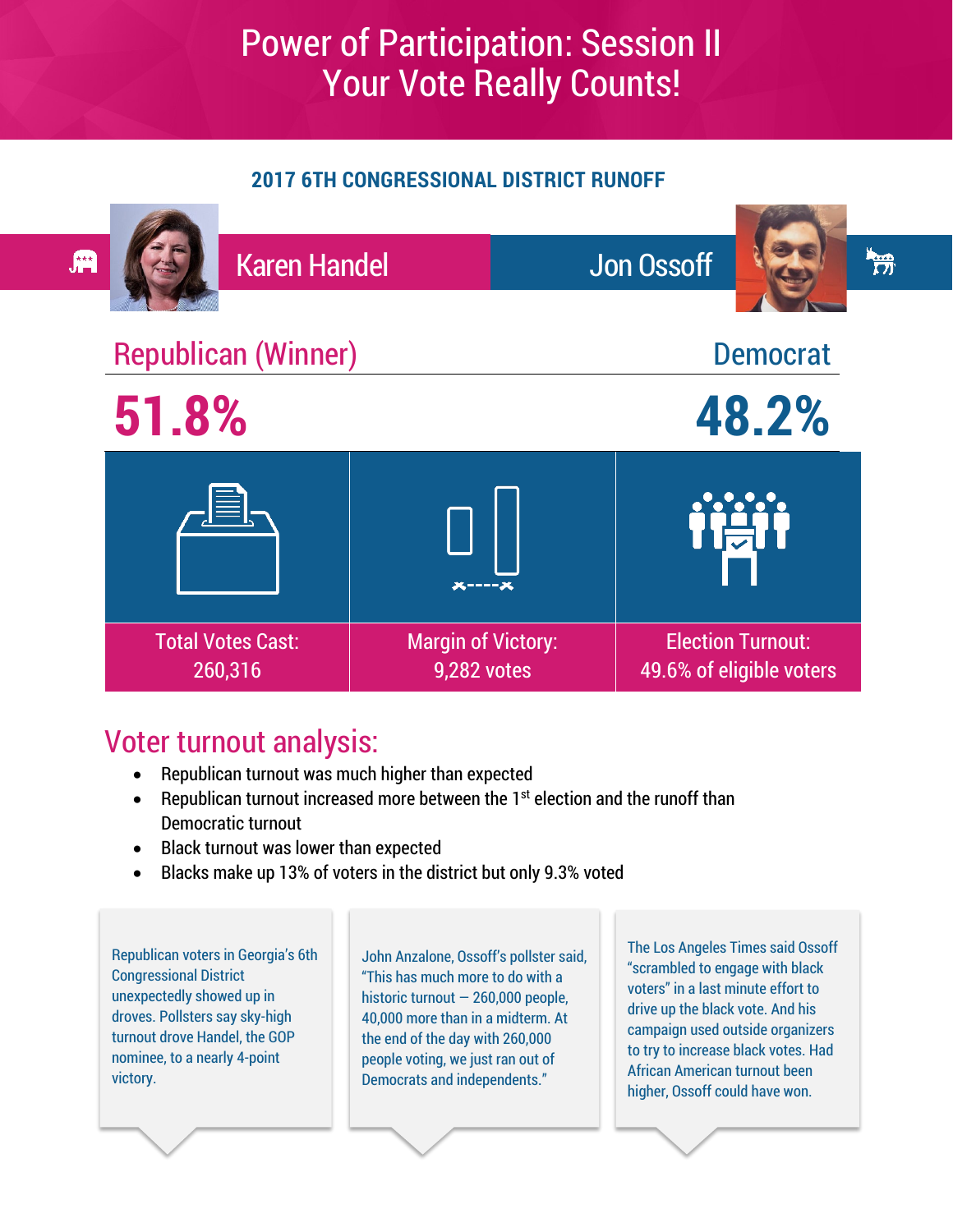#### **2017 ALABAMA SENATE SPECIAL ELECTION**



### **Voter Snapshot**

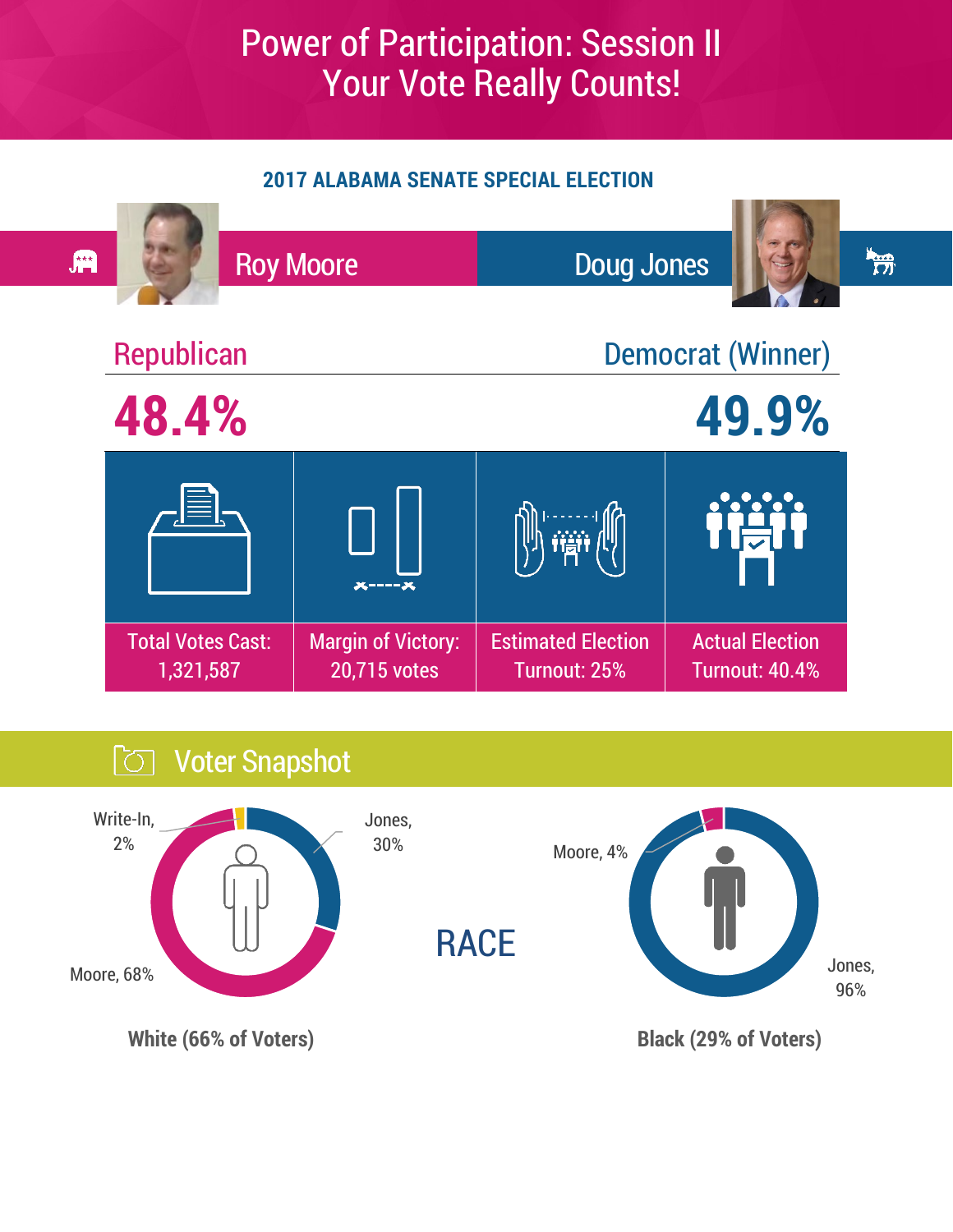#### **2008 PRESIDENTIAL ELECTION**

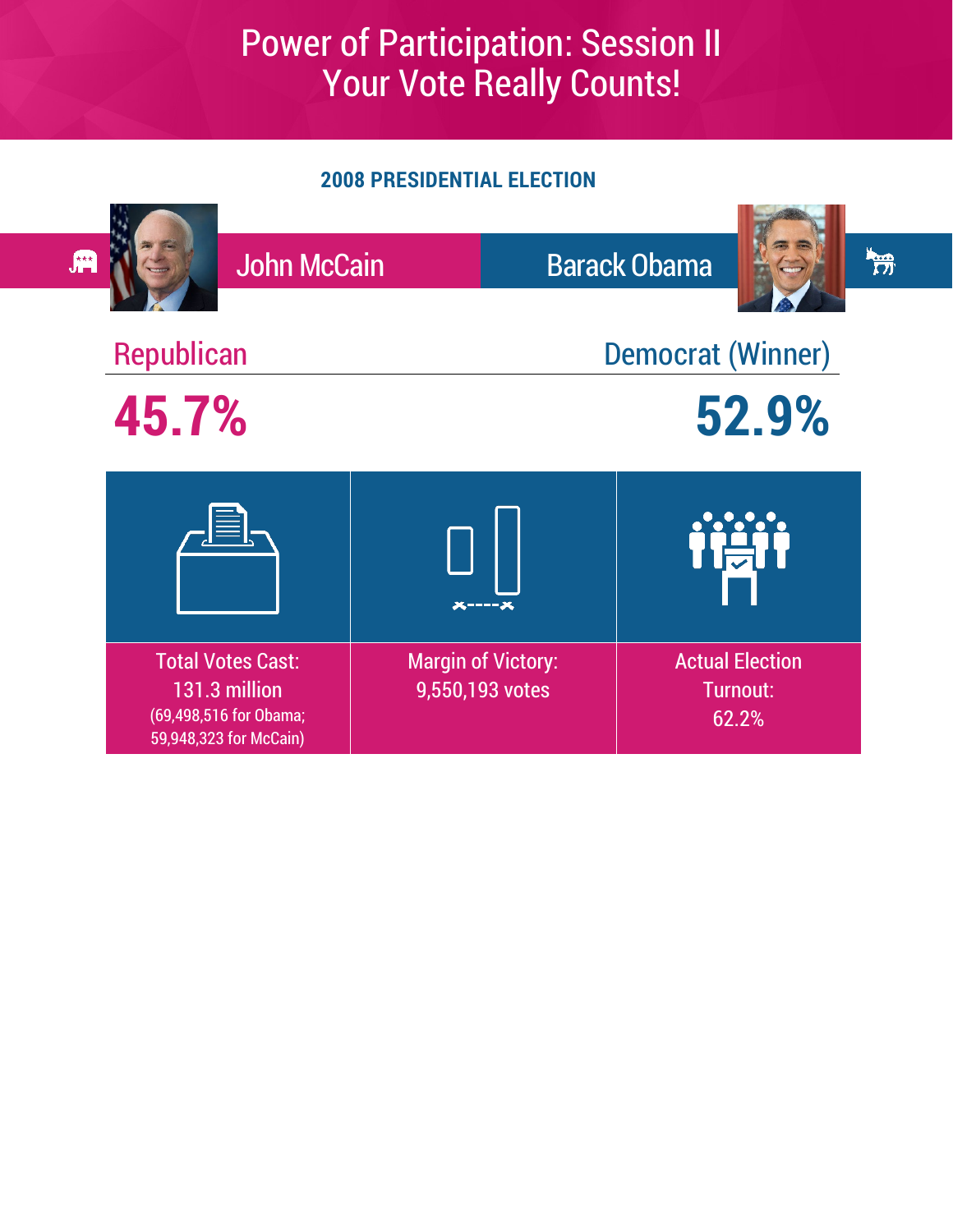#### **2016 PRESIDENTIAL ELECTION**

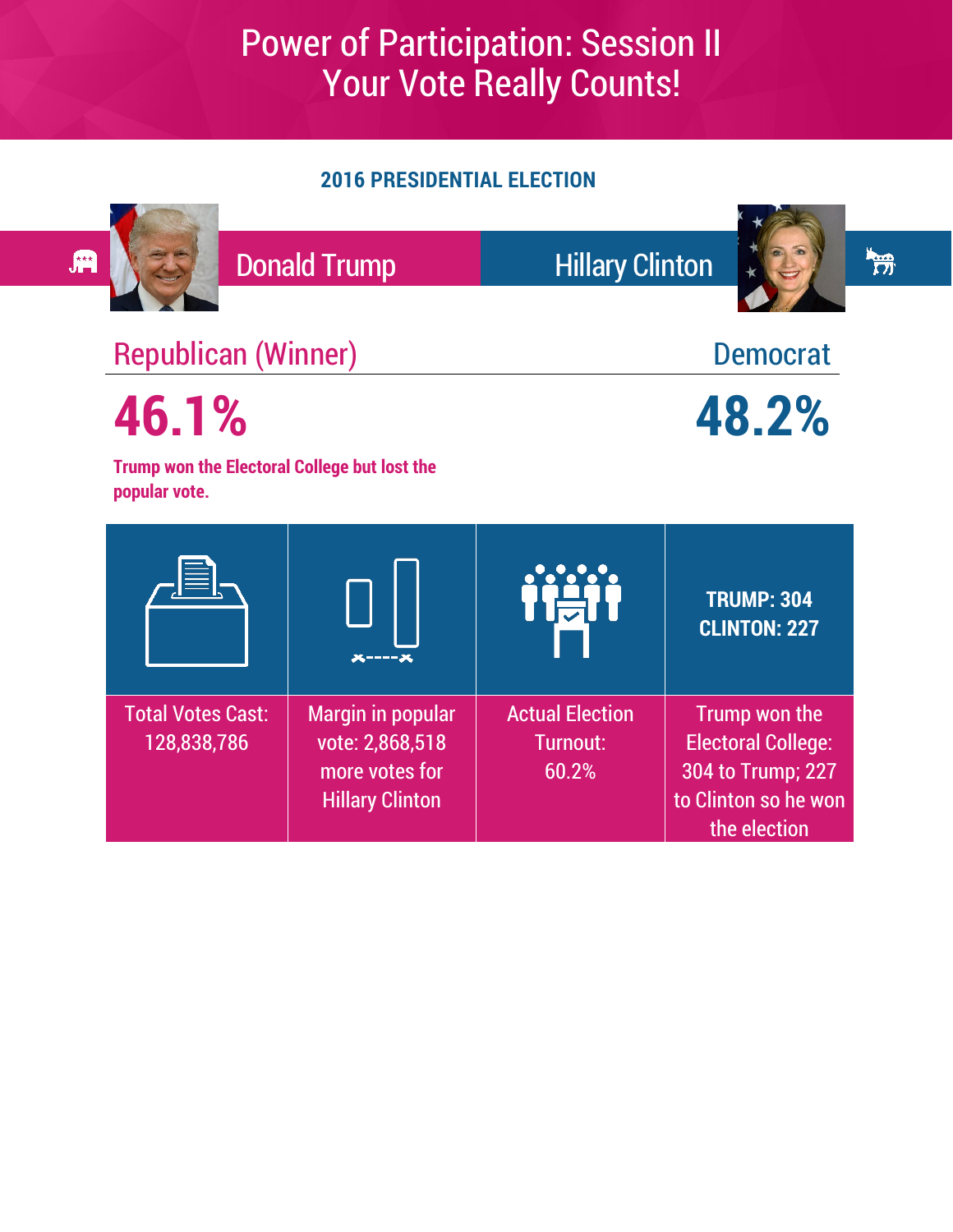#### **NORTH CAROLINA VOTER SNAPSHOT FOR 2008 PRESIDENTIAL ELECTION**